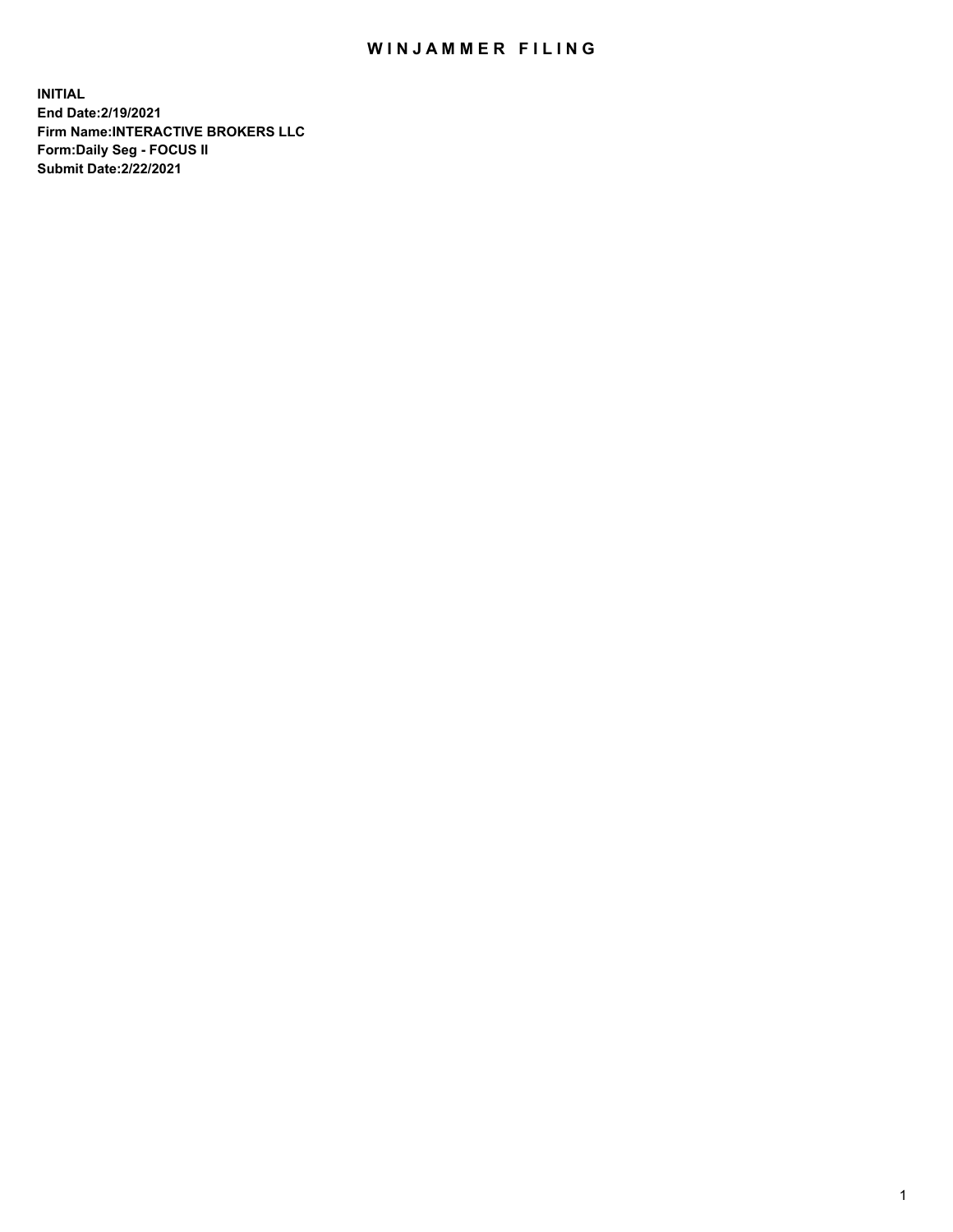**INITIAL End Date:2/19/2021 Firm Name:INTERACTIVE BROKERS LLC Form:Daily Seg - FOCUS II Submit Date:2/22/2021 Daily Segregation - Cover Page**

| Name of Company                                                                                                                                                                                                                                                                                                                | <b>INTERACTIVE BROKERS LLC</b>                                                                  |  |
|--------------------------------------------------------------------------------------------------------------------------------------------------------------------------------------------------------------------------------------------------------------------------------------------------------------------------------|-------------------------------------------------------------------------------------------------|--|
| <b>Contact Name</b>                                                                                                                                                                                                                                                                                                            | James Menicucci                                                                                 |  |
| <b>Contact Phone Number</b>                                                                                                                                                                                                                                                                                                    | 203-618-8085                                                                                    |  |
| <b>Contact Email Address</b>                                                                                                                                                                                                                                                                                                   | jmenicucci@interactivebrokers.c<br><u>om</u>                                                    |  |
| FCM's Customer Segregated Funds Residual Interest Target (choose one):<br>a. Minimum dollar amount: ; or<br>b. Minimum percentage of customer segregated funds required:% ; or<br>c. Dollar amount range between: and; or<br>d. Percentage range of customer segregated funds required between:% and%.                         | $\overline{\mathbf{0}}$<br>$\overline{\mathbf{0}}$<br>155,000,000 245,000,000<br>0 <sub>0</sub> |  |
| FCM's Customer Secured Amount Funds Residual Interest Target (choose one):<br>a. Minimum dollar amount: ; or<br>b. Minimum percentage of customer secured funds required:% ; or<br>c. Dollar amount range between: and; or<br>d. Percentage range of customer secured funds required between:% and%.                           | $\overline{\mathbf{0}}$<br>$\overline{\mathbf{0}}$<br>80,000,000 120,000,000<br>0 <sub>0</sub>  |  |
| FCM's Cleared Swaps Customer Collateral Residual Interest Target (choose one):<br>a. Minimum dollar amount: ; or<br>b. Minimum percentage of cleared swaps customer collateral required:% ; or<br>c. Dollar amount range between: and; or<br>d. Percentage range of cleared swaps customer collateral required between:% and%. | $\overline{\mathbf{0}}$<br>$\overline{\mathbf{0}}$<br>0 <sub>0</sub><br>0 <sub>0</sub>          |  |

Attach supporting documents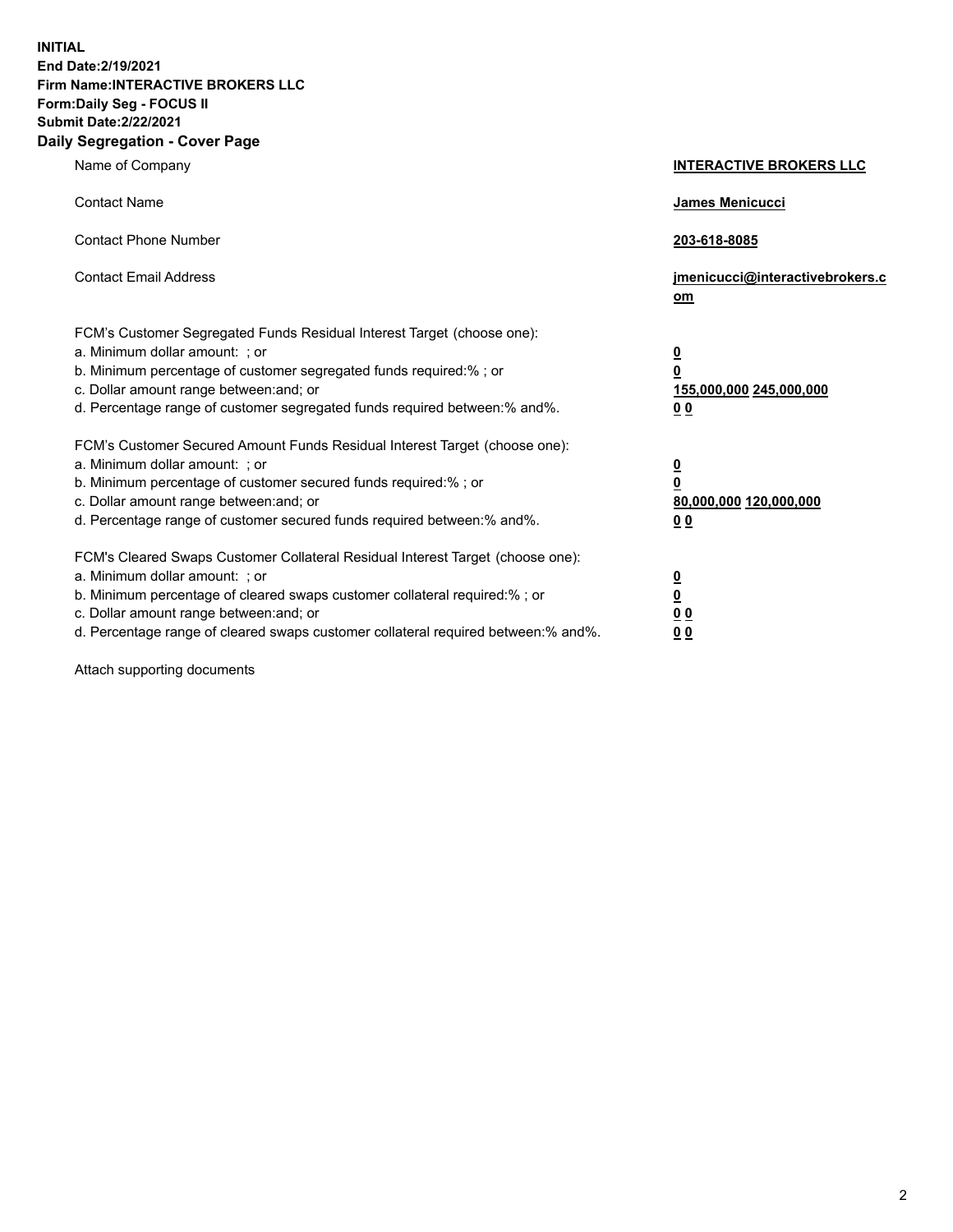**INITIAL End Date:2/19/2021 Firm Name:INTERACTIVE BROKERS LLC Form:Daily Seg - FOCUS II Submit Date:2/22/2021 Daily Segregation - Secured Amounts**

## Foreign Futures and Foreign Options Secured Amounts Amount required to be set aside pursuant to law, rule or regulation of a foreign government or a rule of a self-regulatory organization authorized thereunder **0** [7305] 1. Net ledger balance - Foreign Futures and Foreign Option Trading - All Customers A. Cash **490,039,943** [7315] B. Securities (at market) **0** [7317] 2. Net unrealized profit (loss) in open futures contracts traded on a foreign board of trade **22,425,335** [7325] 3. Exchange traded options a. Market value of open option contracts purchased on a foreign board of trade **115,287** [7335] b. Market value of open contracts granted (sold) on a foreign board of trade **-9,717** [7337] 4. Net equity (deficit) (add lines 1. 2. and 3.) **512,570,848** [7345] 5. Account liquidating to a deficit and account with a debit balances - gross amount **8,697** [7351] Less: amount offset by customer owned securities **0** [7352] **8,697** [7354] 6. Amount required to be set aside as the secured amount - Net Liquidating Equity Method (add lines 4 and 5) **512,579,545** [7355] 7. Greater of amount required to be set aside pursuant to foreign jurisdiction (above) or line 6. **512,579,545** [7360] FUNDS DEPOSITED IN SEPARATE REGULATION 30.7 ACCOUNTS 1. Cash in banks A. Banks located in the United States **37,221,767** [7500] B. Other banks qualified under Regulation 30.7 **0** [7520] **37,221,767** [7530] 2. Securities A. In safekeeping with banks located in the United States **324,996,750** [7540] B. In safekeeping with other banks qualified under Regulation 30.7 **0** [7560] **324,996,750** [7570] 3. Equities with registered futures commission merchants A. Cash **0** [7580] B. Securities **0** [7590] C. Unrealized gain (loss) on open futures contracts **0** [7600] D. Value of long option contracts **0** [7610] E. Value of short option contracts **0** [7615] **0** [7620] 4. Amounts held by clearing organizations of foreign boards of trade A. Cash **0** [7640] B. Securities **0** [7650] C. Amount due to (from) clearing organization - daily variation **0** [7660] D. Value of long option contracts **0** [7670] E. Value of short option contracts **0** [7675] **0** [7680] 5. Amounts held by members of foreign boards of trade A. Cash **280,541,804** [7700] B. Securities **0** [7710] C. Unrealized gain (loss) on open futures contracts **9,336,711** [7720] D. Value of long option contracts **115,287** [7730] E. Value of short option contracts **-9,717** [7735] **289,984,085** [7740] 6. Amounts with other depositories designated by a foreign board of trade **0** [7760] 7. Segregated funds on hand **0** [7765] 8. Total funds in separate section 30.7 accounts **652,202,602** [7770] 9. Excess (deficiency) Set Aside for Secured Amount (subtract line 7 Secured Statement Page 1 from Line 8) **139,623,057** [7380] 10. Management Target Amount for Excess funds in separate section 30.7 accounts **80,000,000** [7780] 11. Excess (deficiency) funds in separate 30.7 accounts over (under) Management Target **59,623,057** [7785]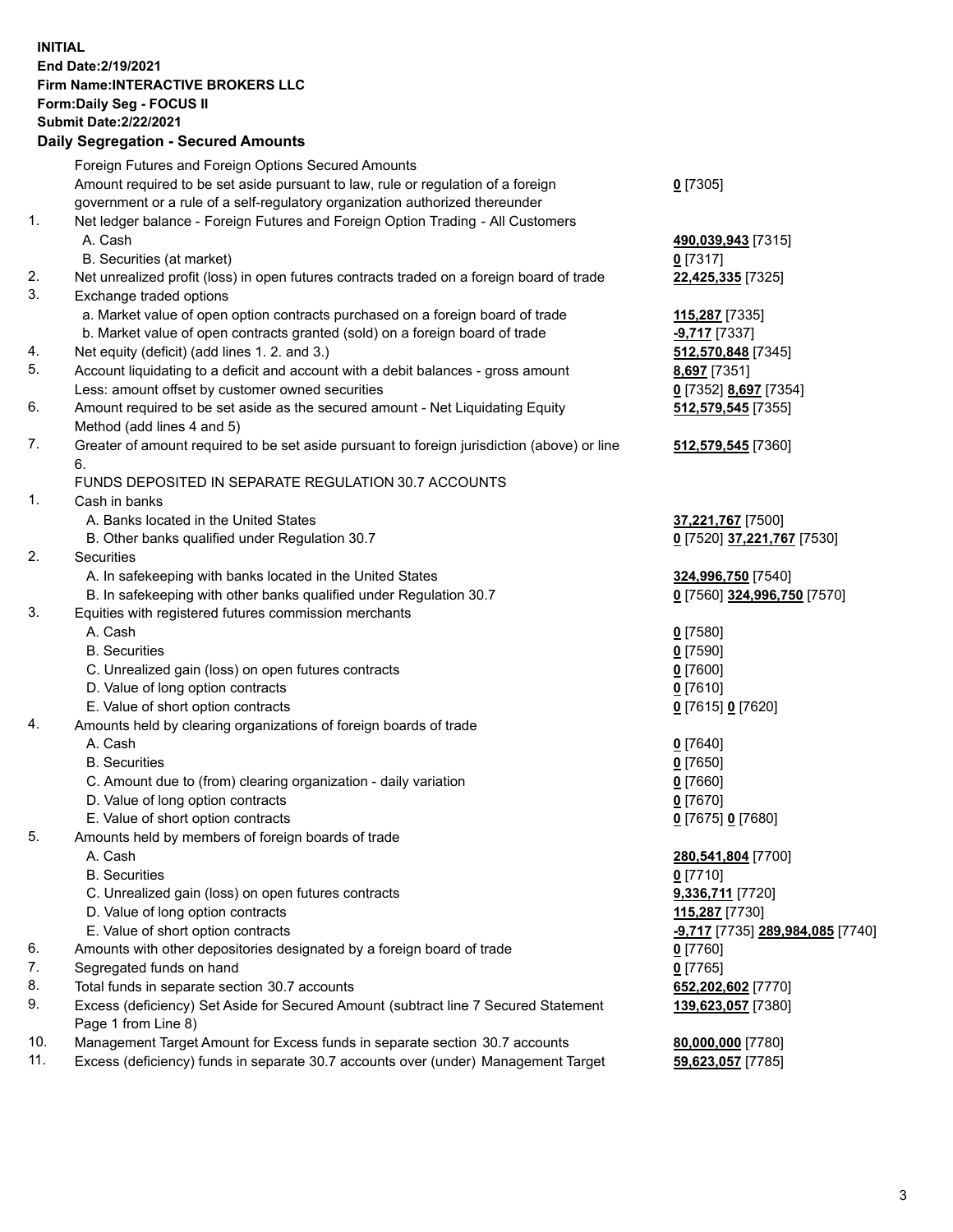**INITIAL End Date:2/19/2021 Firm Name:INTERACTIVE BROKERS LLC Form:Daily Seg - FOCUS II Submit Date:2/22/2021 Daily Segregation - Segregation Statement** SEGREGATION REQUIREMENTS(Section 4d(2) of the CEAct) 1. Net ledger balance A. Cash **5,906,328,171** [7010] B. Securities (at market) **0** [7020] 2. Net unrealized profit (loss) in open futures contracts traded on a contract market **480,553,131** [7030] 3. Exchange traded options A. Add market value of open option contracts purchased on a contract market **279,905,848** [7032] B. Deduct market value of open option contracts granted (sold) on a contract market **-237,995,743** [7033] 4. Net equity (deficit) (add lines 1, 2 and 3) **6,428,791,407** [7040] 5. Accounts liquidating to a deficit and accounts with debit balances - gross amount **3,198,958** [7045] Less: amount offset by customer securities **0** [7047] **3,198,958** [7050] 6. Amount required to be segregated (add lines 4 and 5) **6,431,990,365** [7060] FUNDS IN SEGREGATED ACCOUNTS 7. Deposited in segregated funds bank accounts A. Cash **2,255,483,984** [7070] B. Securities representing investments of customers' funds (at market) **1,904,471,955** [7080] C. Securities held for particular customers or option customers in lieu of cash (at market) **0** [7090] 8. Margins on deposit with derivatives clearing organizations of contract markets A. Cash **502,740,067** [7100] B. Securities representing investments of customers' funds (at market) **1,909,191,673** [7110] C. Securities held for particular customers or option customers in lieu of cash (at market) **0** [7120] 9. Net settlement from (to) derivatives clearing organizations of contract markets **18,246,102** [7130] 10. Exchange traded options A. Value of open long option contracts **279,573,771** [7132] B. Value of open short option contracts **-237,841,165** [7133] 11. Net equities with other FCMs A. Net liquidating equity **0** [7140] B. Securities representing investments of customers' funds (at market) **0** [7160] C. Securities held for particular customers or option customers in lieu of cash (at market) **0** [7170] 12. Segregated funds on hand **0** [7150] 13. Total amount in segregation (add lines 7 through 12) **6,631,866,387** [7180] 14. Excess (deficiency) funds in segregation (subtract line 6 from line 13) **199,876,022** [7190] 15. Management Target Amount for Excess funds in segregation **155,000,000** [7194] 16. Excess (deficiency) funds in segregation over (under) Management Target Amount **44,876,022** [7198]

Excess